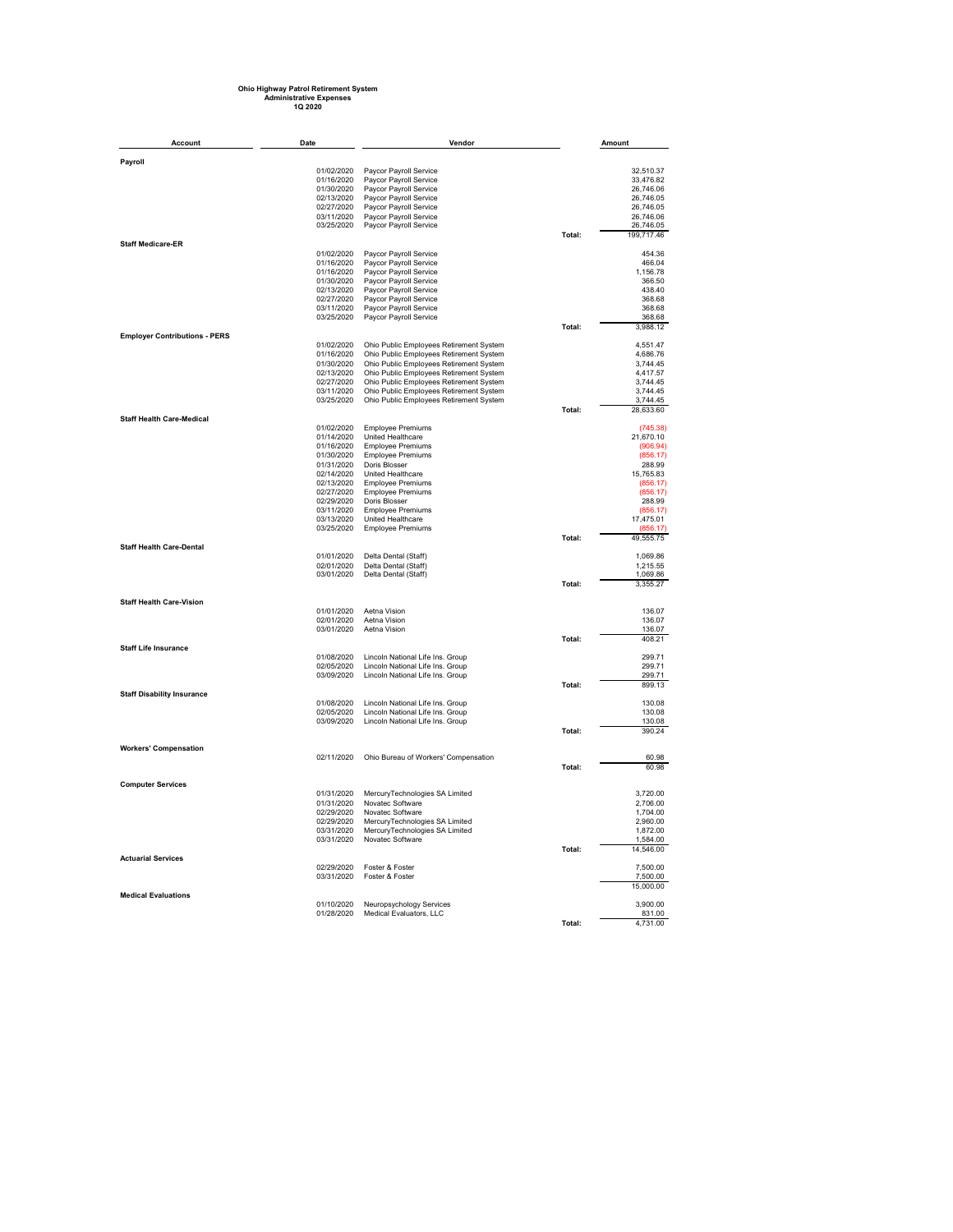| Account                                 | Date                     | Vendor                                             |        | Amount               |
|-----------------------------------------|--------------------------|----------------------------------------------------|--------|----------------------|
| <b>Legal Services</b>                   |                          |                                                    |        |                      |
|                                         | 01/31/2020               | Bricker & Eckler                                   |        | 75.00                |
|                                         | 01/31/2020               | Ice Miller LLC                                     |        | 3,392.50             |
|                                         | 03/31/2020               | Attorney General's Office                          |        | 3,150.45             |
|                                         | 03/31/2020               | Ice Miller LLC                                     | Total: | 1,180.00<br>7,797.95 |
| <b>Service By Others</b>                |                          |                                                    |        |                      |
|                                         | 01/01/2020               | Employee Benefit Service Center                    |        | 287.80               |
|                                         | 01/03/2020               | Paycor Payroll Service                             |        | 94.47                |
|                                         | 01/08/2020               | Paycor Payroll Service                             |        | 160.12               |
|                                         | 01/13/2020<br>01/17/2020 | Ohio Mobile Shredding<br>Paycor Payroll Service    |        | 46.63<br>83.28       |
|                                         | 01/31/2020               | Culligan                                           |        | 32.50                |
|                                         | 01/31/2020               | <b>Buck Global LLC</b>                             |        | 515.00               |
|                                         | 01/31/2020               | Treasurer Of State                                 |        | 3.22                 |
|                                         | 01/31/2020               | Paycor Payroll Service                             |        | 77.05                |
|                                         | 02/01/2020               | Employee Benefit Service Center                    |        | 37.80                |
|                                         | 02/14/2020               | Paycor Payroll Service                             |        | 80.17                |
|                                         | 02/18/2020<br>02/28/2020 | Ohio Mobile Shredding<br><b>Treasurer Of State</b> |        | 49.84<br>2.24        |
|                                         | 02/28/2020               | Paycor Payroll Service                             |        | 87.60                |
|                                         | 02/29/2020               | Culligan                                           |        | 32.50                |
|                                         | 02/29/2020               | <b>Buck Global LLC</b>                             |        | 515.00               |
|                                         | 03/01/2020               | Employee Benefit Service Center                    |        | 37.80                |
|                                         | 03/11/2020               | PNC Bank (VISA)                                    |        | 2,591.04             |
|                                         | 03/11/2020               | PNC Bank (VISA)                                    |        | 848.19               |
|                                         | 03/11/2020               | Paycor Payroll Service                             |        | 77.05                |
|                                         | 03/26/2020<br>03/31/2020 | Paycor Payroll Service<br><b>Buck Global LLC</b>   |        | 127.05<br>515.00     |
|                                         | 03/31/2020               | Culligan                                           |        | 32.50                |
|                                         | 03/31/2020               | Treasurer Of State                                 |        | 2.94                 |
|                                         |                          |                                                    | Total: | 6,336.79             |
| <b>Education-Trustees</b>               |                          |                                                    |        |                      |
|                                         | 01/10/2020               | International Foundation of Employee Benefit Plans |        | 3,100.00             |
|                                         |                          |                                                    | Total: | 3,100.00             |
| <b>Membership Outreach</b>              |                          |                                                    |        | 424.19               |
|                                         | 01/08/2020<br>01/10/2020 | Darryl Anderson<br>Southwest Airlines              |        | 432.96               |
|                                         | 01/22/2020               | Snowbird Reunion-OSHPRA                            |        | 38.00                |
|                                         | 01/31/2020               | Carl Roark                                         |        | 312.23               |
|                                         | 02/05/2020               | Snowbird Reunion-OSHPRA                            |        | 38.00                |
|                                         | 02/29/2020               | Carl Roark                                         |        | 45.71                |
|                                         | 03/07/2020               | Matthew L. Them                                    |        | 346.52               |
|                                         | 03/07/2020<br>03/07/2020 | Richard S. Fambro<br>Carl Roark                    |        | 663.76<br>478.74     |
|                                         | 03/11/2020               | Marriott                                           |        | 695.00               |
|                                         | 03/31/2020               | Carl Roark                                         |        | 105.80               |
|                                         |                          |                                                    | Total: | 3,580.91             |
| Printing                                |                          |                                                    |        |                      |
|                                         | 03/22/2020               | Ricoh                                              |        | 457.98               |
| <b>Postage and Supplies</b>             |                          |                                                    | Total: | 457.98               |
|                                         | 01/13/2020               | Pitney Bowes Inc                                   |        | 750.00               |
|                                         | 01/21/2020               | Pitney Bowes Inc                                   |        | (34.00)              |
|                                         | 01/25/2020               | <b>United Parcel Service</b>                       |        | 9.42                 |
|                                         | 02/14/2020               | Pitney Bowes Inc                                   |        | 500.00               |
|                                         | 02/20/2020               | Pitney Bowes Inc                                   |        | (34.00)              |
|                                         | 03/12/2020               | Pitney Bowes Inc                                   |        | 105.00<br>(34.00)    |
|                                         | 03/20/2020               | Pitney Bowes Inc                                   | Total: | 1,262.42             |
| <b>Telecommunications Services</b>      |                          |                                                    |        |                      |
|                                         | 01/03/2020               | Time Warner Cable                                  |        | 1,145.70             |
|                                         | 01/08/2020               | Keytel Systems                                     |        | 27.50                |
|                                         | 01/10/2020               | Intrado                                            |        | 2.19                 |
|                                         | 02/01/2020               | Time Warner Cable                                  |        | 1,144.58             |
|                                         | 02/09/2020               | Intrado                                            |        | 2.19                 |
|                                         | 02/17/2020               | <b>Keytel Systems</b><br>Keytel Systems            |        | 27.50                |
|                                         | 02/17/2020<br>02/17/2020 | Keytel Systems                                     |        | 27.50<br>55.00       |
|                                         | 03/01/2020               | Time Warner Cable                                  |        | 1,152.75             |
|                                         | 03/11/2020               | Intrado                                            |        | 2.19                 |
|                                         |                          |                                                    | Total: | 3,587.10             |
| <b>Computer Services-Offsite Server</b> |                          |                                                    |        |                      |
|                                         |                          |                                                    |        |                      |
|                                         | 01/01/2020               | Saed Bahrami                                       |        | 325.00               |
|                                         | 02/01/2020<br>03/01/2020 | Saed Bahrami<br>Saed Bahrami                       |        | 325.00<br>325.00     |
|                                         |                          |                                                    | Total: | 975.00               |
| <b>Rent Expense</b>                     |                          |                                                    |        |                      |
|                                         | 01/01/2020               | <b>Triangle Commercial Properties</b>              |        | 10,219.73            |
|                                         | 02/01/2020               | <b>Triangle Commercial Properties</b>              |        | 10,162.53            |
|                                         | 03/01/2020               | <b>Triangle Commercial Properties</b>              |        | 10,191.13            |
|                                         |                          |                                                    | Total: | 30,573.39            |
| Insurance                               |                          |                                                    |        |                      |
|                                         | 02/07/2020               | CNA Insurance                                      |        | 1,387.00             |
|                                         |                          |                                                    | Total: | 1,387.00             |
| <b>Office Supplies</b>                  |                          |                                                    |        |                      |
|                                         | 01/07/2020               | Office City Express                                |        | 68.04                |
|                                         | 03/11/2020               | Walmart                                            |        | 14.79                |
|                                         | 03/12/2020               | Office City Express                                |        | 162.10               |
|                                         | 03/17/2020<br>03/31/2020 | Office City Express<br>Susan Hay                   |        | 9.89<br>61.13        |
|                                         |                          |                                                    | Total: | 315.95               |
|                                         |                          |                                                    |        |                      |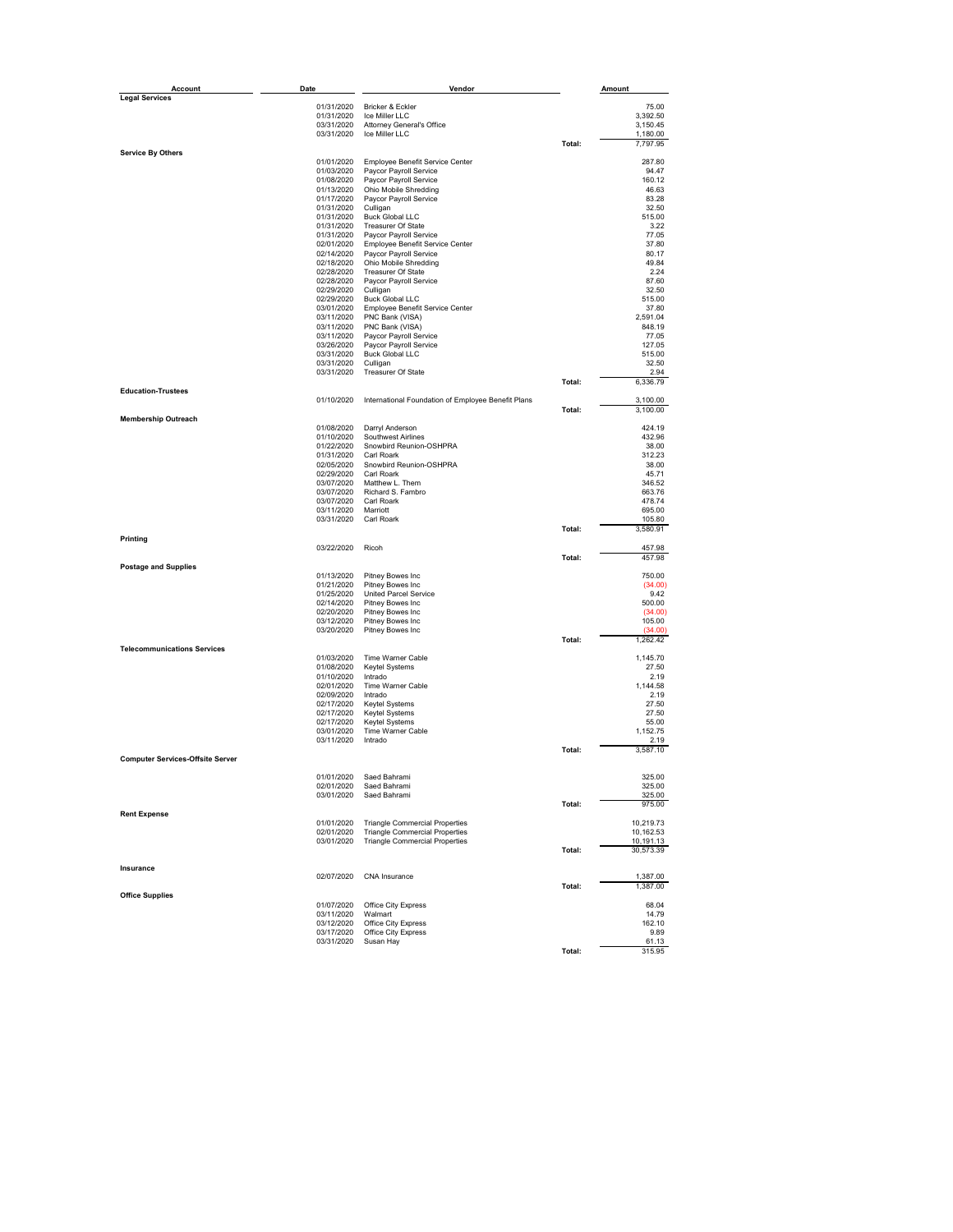| Account                                  | Date                                           | Vendor                                                                            |        | Amount             |
|------------------------------------------|------------------------------------------------|-----------------------------------------------------------------------------------|--------|--------------------|
| <b>Ohio Retirement Study Council</b>     |                                                |                                                                                   |        |                    |
|                                          | 03/31/2020                                     | ORSC                                                                              |        | 624.48             |
| <b>Office Equipment Expense</b>          |                                                |                                                                                   | Total: | 624.48             |
|                                          | 01/10/2020                                     | Best Buy                                                                          |        | 279.99             |
|                                          | 01/10/2020<br>02/09/2020                       | Amazon<br><b>Foxit Software</b>                                                   |        | 464.68<br>176.52   |
|                                          | 03/01/2020                                     | Micro Center                                                                      |        | 49.99              |
|                                          | 03/11/2020                                     | Micro Center                                                                      |        | 99.99              |
| <b>Travel-Board Meetings</b>             |                                                |                                                                                   | Total: | 1,071.17           |
|                                          | 01/10/2020                                     | Cambria Suites                                                                    |        | 141.03             |
|                                          | 01/21/2020<br>01/21/2020                       | Darryl Anderson<br>Michael Kasler                                                 |        | 86.25<br>60.95     |
|                                          | 01/21/2020                                     | Cynthia Wilt                                                                      |        | 103.50             |
|                                          | 01/21/2020                                     | Matthew L. Them                                                                   |        | 82.00              |
|                                          | 01/21/2020<br>02/12/2020                       | <b>Brice Nihiser</b><br>Michael Kasler                                            |        | 66.70<br>1,287.55  |
|                                          | 02/20/2020                                     | Michael Kasler                                                                    |        | 121.90             |
|                                          | 02/20/2020<br>02/20/2020                       | Kenneth C. Boyer<br>Joseph Thomas                                                 |        | 109.25<br>151.80   |
|                                          | 02/20/2020                                     | JP Allen                                                                          |        | 82.80              |
|                                          | 02/20/2020                                     | Darryl Anderson                                                                   |        | 86.25              |
|                                          | 02/20/2020<br>02/20/2020                       | <b>Brice Nihiser</b><br>Matthew L. Them                                           |        | 133.40<br>110.40   |
|                                          | 02/20/2020                                     | Kenneth C. Boyer                                                                  |        | 141.03             |
| <b>Board Meetings</b>                    |                                                |                                                                                   | Total: | 2,764.81           |
|                                          | 01/10/2020                                     | Yohan Pizza                                                                       |        | 35.00              |
|                                          | 01/10/2020                                     | Kroger                                                                            |        | 63.69<br>142.46    |
|                                          | 01/10/2020<br>01/10/2020                       | Panera<br>Krispy Kreme                                                            |        | 16.47              |
|                                          | 03/11/2020                                     | Walmart                                                                           |        | 27.96              |
|                                          | 03/11/2020<br>03/11/2020                       | Yohan Pizza<br>Chick-Fil-A                                                        |        | 27.00<br>109.30    |
|                                          | 03/11/2020                                     | Meijer                                                                            |        | 29.74              |
| <b>Miscellaneous</b>                     |                                                |                                                                                   | Total: | 451.62             |
|                                          | 03/26/2020                                     | <b>Trimark USA</b>                                                                |        | (806.06)           |
|                                          |                                                |                                                                                   | Total: | (806.06)           |
| <b>Travel-Education-Trustees</b>         | 01/08/2020                                     | Darryl Anderson                                                                   |        | 527.03             |
|                                          | 01/10/2020                                     | <b>Spirit Airlines</b>                                                            |        | 298.56             |
|                                          | 01/10/2020<br>01/10/2020                       | International Foundation of Employee Benefit Plans<br><b>Opal Financial Group</b> |        | 800.00<br>304.43   |
|                                          | 01/21/2020                                     | Matthew L. Them                                                                   |        | 55.20              |
|                                          | 02/09/2020<br>02/09/2020                       | <b>Burger King</b><br>Hampton Inn and Suites                                      |        | 9.53<br>210.79     |
|                                          | 02/09/2020                                     | Southwest Airlines                                                                |        | 407.97             |
|                                          | 02/10/2020                                     | Commonfund                                                                        |        | 528.00             |
|                                          | 02/12/2020                                     | Cynthia Wilt                                                                      | Total: | 672.34<br>3,813.85 |
|                                          |                                                |                                                                                   |        |                    |
| <b>Travel-Education-Staff</b>            | 01/10/2020                                     | Wendell's Pub                                                                     |        | 37.00              |
|                                          | 01/31/2020                                     | Carl Roark                                                                        |        | 26.09              |
|                                          | 01/31/2020                                     | <b>Brian Fike</b>                                                                 |        | 79.30              |
|                                          | 02/09/2020<br>02/09/2020                       | <b>Burger King</b><br><b>CMH Parking</b>                                          |        | 21.86<br>14.00     |
|                                          | 02/09/2020                                     | Hampton Inn and Suites                                                            |        | 421.58             |
| <b>Travel-Other</b>                      |                                                |                                                                                   | Total: | 599.83             |
|                                          | 01/10/2020                                     | Columbus Commons Parking                                                          |        | 6.00               |
|                                          | 01/10/2020<br>01/10/2020                       | <b>Columbus Commons Parking</b><br>Southwest Airlines                             |        | 4.00<br>1.552.94   |
|                                          | 01/10/2020                                     | Cambria Suites                                                                    |        | 141.03             |
|                                          | 01/10/2020<br>01/10/2020                       | <b>Columbus Commons Parking</b><br><b>Connors Steakhouse</b>                      |        | 4.00<br>102.20     |
|                                          | 01/31/2020                                     | Carl Roark                                                                        |        | 23.98              |
|                                          | 01/31/2020                                     | <b>Michael Press</b>                                                              |        | 16.10              |
|                                          | 01/31/2020<br>02/07/2020                       | Brian Fike<br>Michael Press                                                       |        | 32.76<br>16.10     |
|                                          | 02/09/2020                                     | Columbus Commons Parking                                                          |        | 42.00              |
|                                          | 02/29/2020 Brian Fike<br>02/29/2020 Carl Roark |                                                                                   |        | 73.60<br>92.40     |
|                                          |                                                | 03/11/2020 Columbus Commons Parking                                               |        | 10.00              |
|                                          |                                                | 03/11/2020 Columbus Parking                                                       |        | 0.50               |
|                                          | 03/31/2020                                     | 03/31/2020 Doris Blosser<br><b>Brian Fike</b>                                     |        | 274.79<br>16.68    |
|                                          | 03/31/2020                                     | Carl Roark                                                                        |        | 16.68              |
| <b>Dues &amp; Subscriptions-Trustees</b> |                                                |                                                                                   | Total: | 2,425.76           |
|                                          | 01/09/2020                                     | <b>USA Today</b>                                                                  |        | 24.11              |
|                                          | 02/06/2020<br>03/05/2020                       | <b>USA Today</b><br>USA Today                                                     |        | 29.00<br>29.00     |
|                                          | 03/25/2020                                     | Ohio Ethics Commission                                                            |        | 840.00             |
|                                          |                                                |                                                                                   | Total: | 922.11             |